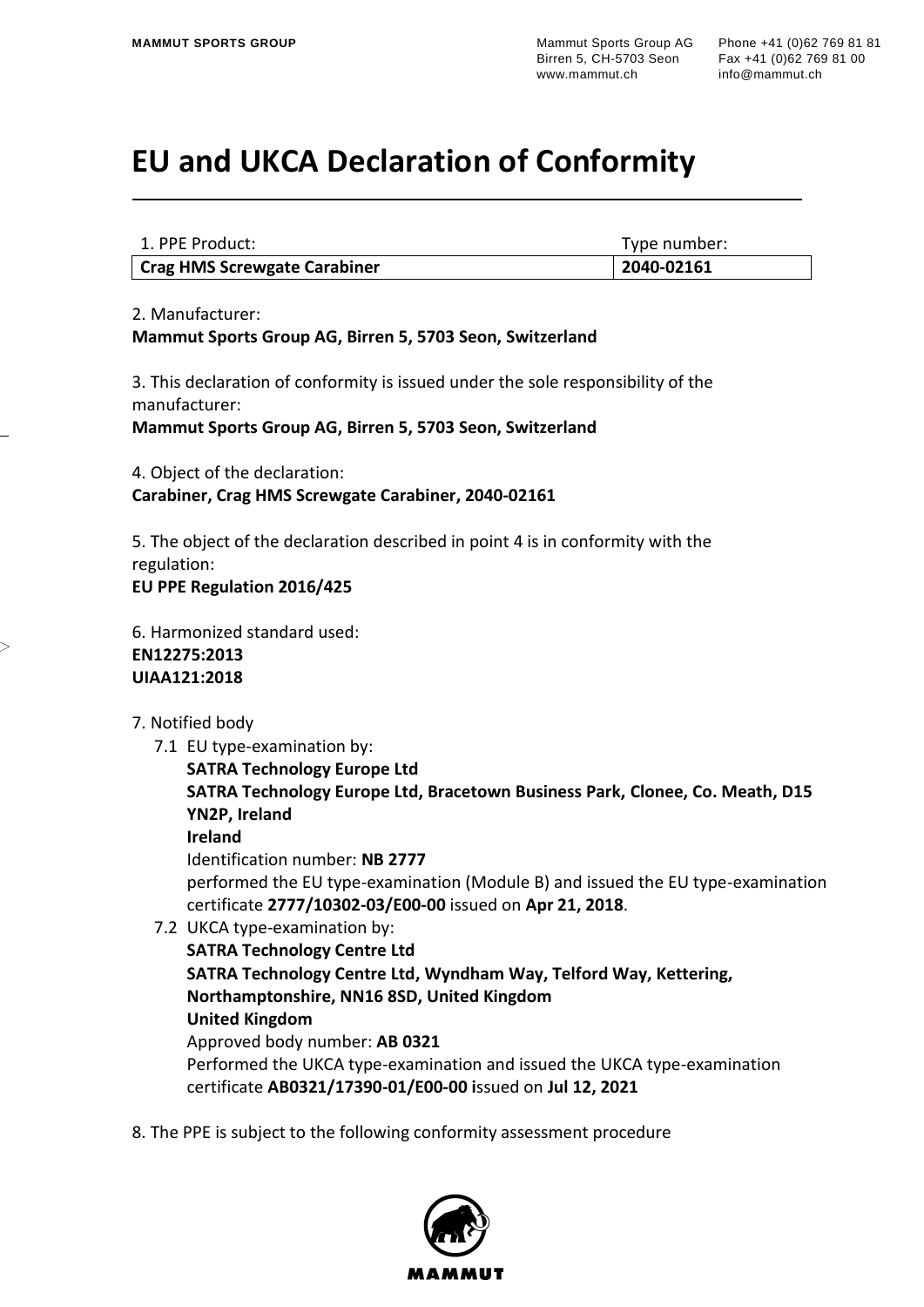**Conformity to type based on quality assurance of the production process (Module D)** under surveillance of the notified body **SATRA Technology Europe Ltd SATRA Technology Europe Ltd, Bracetown Business Park, Clonee, Co. Meath, D15 YN2P, Ireland Ireland** Identification number: **NB 2777**.

Signed for and on behalf of: **Mammut Sports Group AG, Birren 5, 5703 Seon, Switzerland**

**Seon, 15.12.2021**

 $>$ 

Maximilian lenk Martin Doing Maximilian Lenk Martin Dörig

| German  | EU-Konformitätserklärung                                                                                                                                                                                                                             |
|---------|------------------------------------------------------------------------------------------------------------------------------------------------------------------------------------------------------------------------------------------------------|
|         | 1. PSA Produktname:  Typennummer:                                                                                                                                                                                                                    |
|         | 2. Hersteller:                                                                                                                                                                                                                                       |
|         | 3. Die alleinige Verantwortung für die Ausstellung dieser Konformitätserklärung trägt der Hersteller:                                                                                                                                                |
|         | 4. Gegenstand der Erklärung:                                                                                                                                                                                                                         |
|         | 5. Das unter 4. genannte Produkt entsprecht der Verordnung: PSA Verordnung (EU) 2016/425                                                                                                                                                             |
|         | 6. Verwendete harmonisierte Norm:                                                                                                                                                                                                                    |
|         | 7. Die notifizierte Stelle  Kennnummer  hat die EU-Baumusterprüfung (Modul B) durchgeführt und die EU-Baumusterprüfbescheinigung<br>am  ausgestellt.                                                                                                 |
|         | 8. Die PSA unterliegt folgendem Konformitätsbewertungsverfahren                                                                                                                                                                                      |
|         | - Modul D: Konformität mit dem Baumuster auf der Grundlage einer Qualitätssicherung bezogen auf den Produktionsprozess (Modul D)                                                                                                                     |
|         | - Modul C2: Konformität mit dem Baumuster auf der Grundlage einer Qualitätssicherung bezogen auf den Produktionsprozess                                                                                                                              |
|         | (Modul C2)                                                                                                                                                                                                                                           |
|         | unter Überwachung der notifizierten Stelle  Kennnummer  .                                                                                                                                                                                            |
|         | 9. Unterzeichnet für und im Namen von:                                                                                                                                                                                                               |
| French  | Déclaration UE de conformité                                                                                                                                                                                                                         |
|         | 1. Nom de produit EPI:<br>Numéro de type:                                                                                                                                                                                                            |
|         | 2. Fabricant:                                                                                                                                                                                                                                        |
|         | 3. La présente déclaration de conformité est établie sous la seule responsabilité du fabricant:                                                                                                                                                      |
|         | 4. Objet de la déclaration:                                                                                                                                                                                                                          |
|         | 5. Le produit mentionné au point 4 est conforme au règlement: Règlement (UE) 2016/425 relatif aux EPI                                                                                                                                                |
|         | 6. Normes harmonisées appliquées:                                                                                                                                                                                                                    |
|         | 7. L'organisme notifié  Numéro d'identification  a effectué l'examen UE de type (module B) et a établi l'attestation d'examen UE de type                                                                                                             |
|         | délivrée le<br>8. L'EPI est soumis à la procédure d'évaluation de la conformité suivante                                                                                                                                                             |
|         |                                                                                                                                                                                                                                                      |
|         | - Module D: Conformité au type sur la base de l'assurance de la qualité du mode de production (module D)<br>- Module C2: Conformité au type sur la base du contrôle interne de la production et de contrôles supervisés du produit à des intervalles |
|         | aléatoires (module C2)                                                                                                                                                                                                                               |
|         |                                                                                                                                                                                                                                                      |
|         | sous la surveillance de l'organisme notifié  Numéro d'identification  .<br>9. Signé par et au nom de:                                                                                                                                                |
| Italian | Dichiarazione di conformità UE                                                                                                                                                                                                                       |
|         | 1. Prodotto DPI:<br>Numero del tipo:                                                                                                                                                                                                                 |
|         | 2. Fabbricante:                                                                                                                                                                                                                                      |
|         |                                                                                                                                                                                                                                                      |
|         | 3. La presente dichiarazione di conformità è rilasciata sotto l'esclusiva responsabilità del fabbricante:                                                                                                                                            |
|         | 4. Oggetto della dichiarazione:                                                                                                                                                                                                                      |

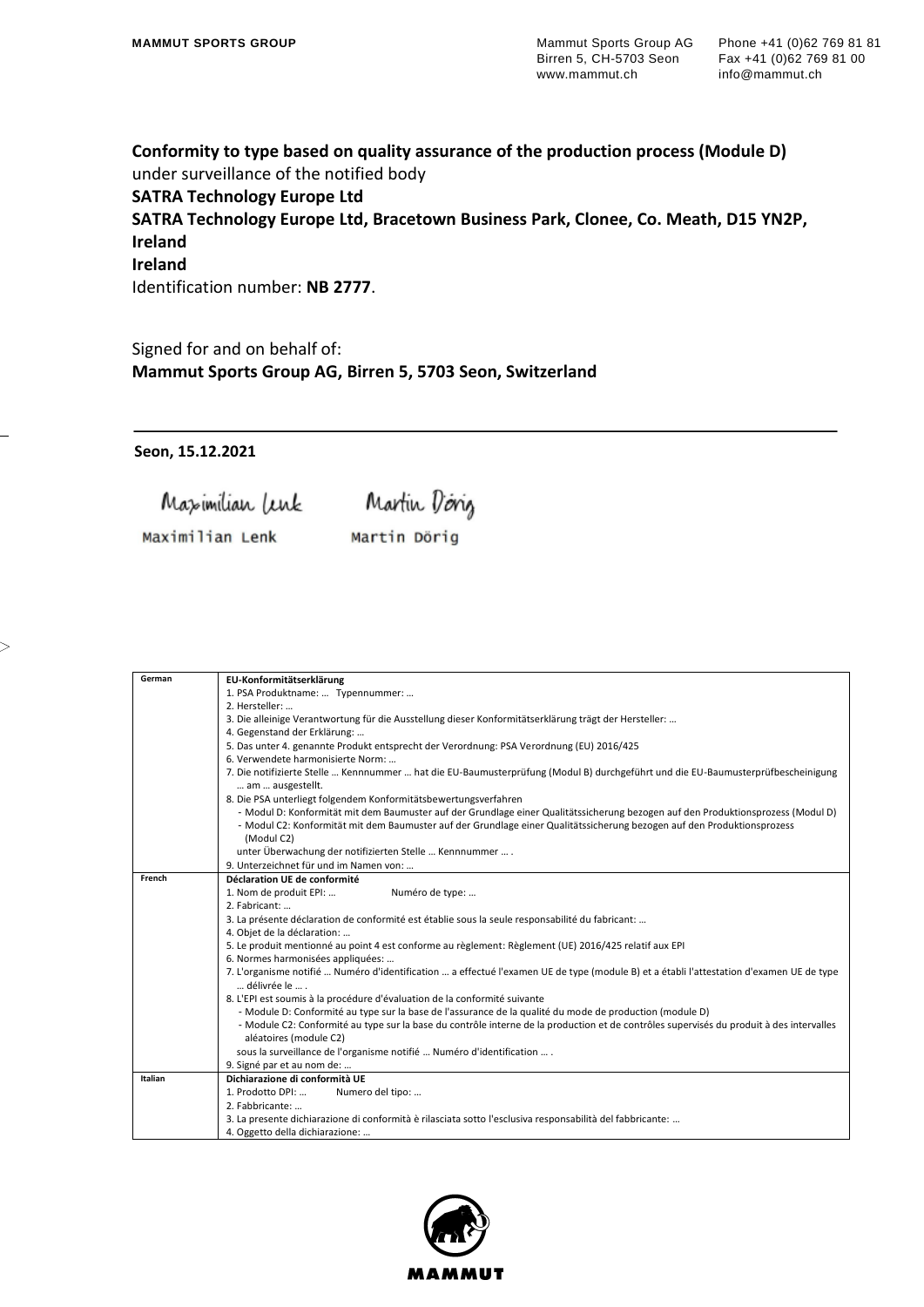|           | 5. L'oggetto della dichiarazione di cui al punto 4 è conforme al regolamento: Regolamento DPI (UE) 2016/425                                                                                                                                  |
|-----------|----------------------------------------------------------------------------------------------------------------------------------------------------------------------------------------------------------------------------------------------|
|           | 6. Norma armonizzata utilizzata:                                                                                                                                                                                                             |
|           | 7. L'organismo notificato  Numero  ha svolto l'esame UE del tipo (modulo B) e ha rilasciato il certificato di esame UE del tipo                                                                                                              |
|           | in data  .<br>8. Il DPI è oggetto della procedura di valutazione della conformità                                                                                                                                                            |
|           | - Modulo D: Conformità al tipo basata sulla garanzia di qualità del processo di produzione (modulo D)                                                                                                                                        |
|           | - Modulo C2: Conformità al tipo basata sul controllo interno della produzione unito a prove del prodotto sotto controllo ufficiale                                                                                                           |
|           | effettuate ad intervalli casuali (modulo C2)                                                                                                                                                                                                 |
|           | sotto la sorveglianza dell'organismo notificato  Numero  .                                                                                                                                                                                   |
|           | 9. Firmato a nome e per conto di:                                                                                                                                                                                                            |
| Swedish   | EU-försäkran om överensstämmelse                                                                                                                                                                                                             |
|           | 1. Personlig skyddsutrustning:<br>Typnummer:<br>2. Tillverkare:                                                                                                                                                                              |
|           | 3. Denna försäkran om överensstämmelse utfärdas på tillverkarens eget ansvar:                                                                                                                                                                |
|           | 4. Föremål för försäkran:                                                                                                                                                                                                                    |
|           | 5. Föremålet för försäkran som beskrivs i punkt 4 överensstämmer med förordningen: Europeiska unionens förordning om personlig                                                                                                               |
|           | skyddsutrustning 2016/425                                                                                                                                                                                                                    |
|           | 6. Harmoniserad standard som använts:                                                                                                                                                                                                        |
|           | 7. Anmält organ  Registreringsnummer  har genomfört EU-typprovningen (modul B) och utfärdat EU-typintyget  daterat  .                                                                                                                        |
|           | 8. Den personliga skyddsutrustningen är föremål för nedanstående granskningsprocedur avseende överensstämmelse<br>- Modul D: Överensstämmelse med typ baserat på kvalitetssäkring av tillverkningsprocessen (modul D)                        |
|           | - Modul C2: Överensstämmelse med typ baserat på intern tillverkningskontroll samt övervakade produktkontroller vid slumpmässiga                                                                                                              |
|           | intervaller (modul C2)                                                                                                                                                                                                                       |
|           | under övervakning av det anmälda organet  Registreringsnummer  .                                                                                                                                                                             |
|           | 9. Undertecknat för och på uppdrag av:                                                                                                                                                                                                       |
| Norwegian | <b>EU-samsvarserklæring</b>                                                                                                                                                                                                                  |
|           | 1. Personlig verneutstyr:<br>Typenummer:                                                                                                                                                                                                     |
|           | 2. Produsent:<br>3. Denne samsvarerklæringen utstedes på produsentens eneansvar:                                                                                                                                                             |
|           | 4. Erklæringen gjelder for:                                                                                                                                                                                                                  |
|           | 5. Produktet som erklæringen gjelder for, som beskrevet i punkt 4, er i samsvar med følgende regelverk: EUs PVU-forordning 2016/425                                                                                                          |
|           | 6. Harmonisert standard brukt:                                                                                                                                                                                                               |
|           | 7. Kontrollorganet  ID-nummer  foretok EU-typeundersøklsen (modul B) og utstedte sertifisering om EU-typeundersøkelse XYX den  .                                                                                                             |
|           | 8. Det personlige verneutstyret er underlagt følgende samsvarsvurderingsprosedyre                                                                                                                                                            |
|           | - Modul D: Samsvar med type basert på kvalitetssikring av produksjonsprosessen (modul D)                                                                                                                                                     |
|           | - Modul C2: Samsvar med type basert på intern produksjonskontroll pluss overvåkede produktkontroller til tilfeldige tidspunkter<br>(modul C2)                                                                                                |
|           | under opppsyn av kontrollorganet  ID-nummer  .                                                                                                                                                                                               |
|           | 9. Underskrevet for og på vegne av:                                                                                                                                                                                                          |
| Dutch     | <b>EU-conformiteitsverklaring</b>                                                                                                                                                                                                            |
|           | 1. PBM-productnaam:  Typenummer:                                                                                                                                                                                                             |
|           | 2. Fabrikant:                                                                                                                                                                                                                                |
|           | 3. Deze conformiteitsverklaring wordt op eigen verantwoording van de fabrikant verstrekt:<br>4. Voorwerp van de verklaring:                                                                                                                  |
|           | 5. Het in punt 4 genoemde product is conform met de verordening: PBM-verordening (EU) 2016/425                                                                                                                                               |
|           | 6. Toegepaste geharmoniseerde norm:                                                                                                                                                                                                          |
|           | 7. De aangemelde instantie  Nummer  heeft het EU-typeonderzoek (module B) verricht en het certificaat van EU-typeonderzoek  op                                                                                                               |
|           | afgegeven.                                                                                                                                                                                                                                   |
|           | 8. Het persoonlijk beschermingsmiddel is onderworpen aan de conformiteitsbeoordelingsprocedure                                                                                                                                               |
|           | - Module D: Conformiteit met het type op basis van kwaliteitsborging van het productieproces (module D)<br>- Module C2: Conformiteit met het type op basis van interne productcontrole plus productcontroles onder toezicht met willekeurige |
|           | tussenpozen (module C2)                                                                                                                                                                                                                      |
|           | onder toezicht van de aangemelde instantie  Nummer  .                                                                                                                                                                                        |
|           | 9. Ondertekend voor en namens:                                                                                                                                                                                                               |
| Spanish   | Declaración UE de conformidad                                                                                                                                                                                                                |
|           | 1. Producto EPI:<br>Número del tipo:<br>2. Fabricante:                                                                                                                                                                                       |
|           | 3. La presente declaración de conformidad se expide bajo la exclusiva responsabilidad del fabricante:                                                                                                                                        |
|           | 4. Objeto de la declaración:                                                                                                                                                                                                                 |
|           | 5. El objeto de la declaración descrito en el punto 4 anterior es conforme con la norma: Norma EPI UE 2016/425                                                                                                                               |
|           | 6. Uso estándar armonizado:                                                                                                                                                                                                                  |
|           | 7. El organismo notificado  Número de identificación  ha efectuado el examen UE de tipo (módulo B) y ha expedido el certificado de                                                                                                           |
|           | examen UE de tipo  del  .                                                                                                                                                                                                                    |
|           | 8. El EPI está sujeto al procedimiento de evaluación de la conformidad<br>- Módulo D: Conformidad con el tipo basada en el aseguramiento de la calidad del proceso de producción (módulo D)                                                  |
|           | - Módulo C2: Conformidad con el tipo basada en el control interno de la producción más control supervisado de los productos a                                                                                                                |
|           | intervalos aleatorios (módulo C2)                                                                                                                                                                                                            |
|           | bajo la supervisión del organismo notificado  Número de identificación  .                                                                                                                                                                    |
|           | 9. Firmado por y en nombre de:                                                                                                                                                                                                               |
| Czech     | EU prohlášení o shodě                                                                                                                                                                                                                        |
|           |                                                                                                                                                                                                                                              |
|           | 1. Název výrobku OOP:<br>Číslo typu:                                                                                                                                                                                                         |
|           | 2. Výrobce:                                                                                                                                                                                                                                  |
|           | 3. Toto prohlášení o shodě se vydává na výhradní odpovědnost výrobce:                                                                                                                                                                        |
|           | 4. Předmět prohlášení:<br>5. Předmět prohlášení popsaný v bodě 4 je ve shodě s nařízením: Nařízení EU 2016/425 o OOP                                                                                                                         |

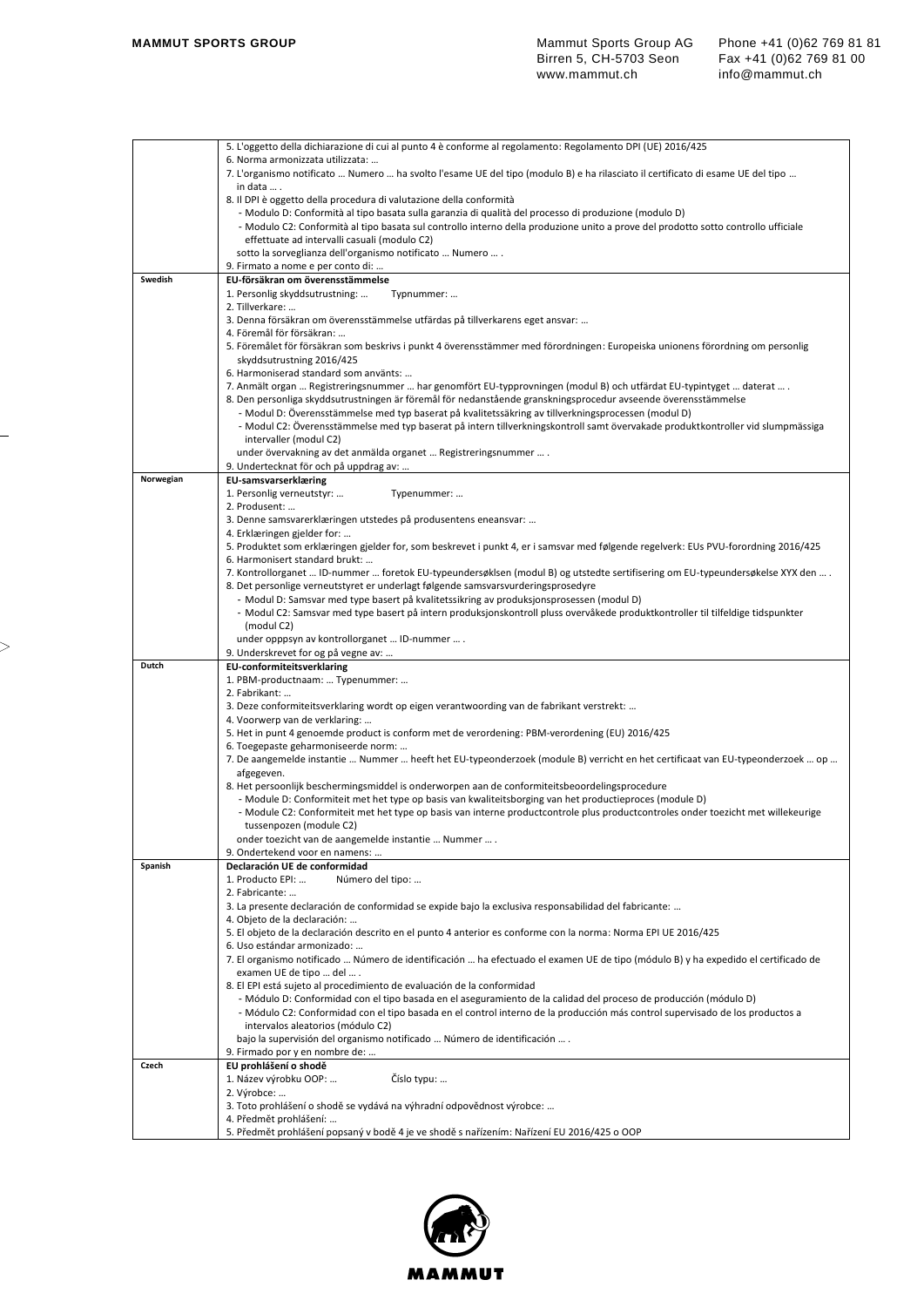|            | 6. Použitá harmonizovaná norma:                                                                                                                                                         |
|------------|-----------------------------------------------------------------------------------------------------------------------------------------------------------------------------------------|
|            | 7. Oznámený subjekt … Identifikační číslo … provedl EU přezkoušení typu (modul B) a vydal certifikát EU přezkoušení typu …                                                              |
|            | vydaný dne  .                                                                                                                                                                           |
|            | 8. OOP podléhá následujícímu postupu posuzování shody                                                                                                                                   |
|            | - Modul D: Shoda s typem založená na zabezpečování kvality výrobního procesu (modul D)                                                                                                  |
|            | - Modul C2: Shoda s typem založená na interním řízení výroby spolu s kontrolami výrobků pod dohledem v náhodně zvolených<br>intervalech (modul C2)                                      |
|            | pod dohledem oznámeného subjektu  Identifikační číslo  .                                                                                                                                |
|            | 9. Podepsáno za a jménem:                                                                                                                                                               |
| Polish     | Deklaracja zgodności UE                                                                                                                                                                 |
|            | 1. Produkt SOI:  Numer typu:                                                                                                                                                            |
|            | 2. Producent:                                                                                                                                                                           |
|            | 3. Niniejszą deklarację zgodności wydaje się na wyłączną odpowiedzialność producenta:                                                                                                   |
|            | 4. Przedmiot deklaracji:                                                                                                                                                                |
|            | 5. Opisany w pkt 4 przedmiot niniejszej deklaracji jest zgodny z następującymi przepisami: Rozporządzenie UE 2016/425 dotyczące ŚOI                                                     |
|            | 6. Zastosowane normy zharmonizowane:                                                                                                                                                    |
|            | 7. Jednostka notyfikowana  Numer identyfikacyjny  przeprowadziła badanie typu UE (moduł B) i wydała certyfikat badania typu UE                                                          |
|            | dnia  .                                                                                                                                                                                 |
|            | 8. SOI podlegają następującej procedurze oceny zgodności                                                                                                                                |
|            | - Moduł D: Zgodność z typem w oparciu o zapewnienie jakości procesu produkcji (moduł D)                                                                                                 |
|            | - Moduł C2: Zgodność z typem w oparciu o wewnętrzną kontrolę produkcji oraz nadzorowane kontrole produktu w losowych odstępach<br>czasu (moduł C2)                                      |
|            | pod nadzorem jednostki notyfikującej  Numer identyfikacyjny  .                                                                                                                          |
|            | 9. Podpisano w imieniu:                                                                                                                                                                 |
| Finnish    | EU-vaatimustenmukaisuusvakuutus                                                                                                                                                         |
|            | 1. Henkilönsuojaintuote:<br>Tyyppinumero:                                                                                                                                               |
|            | 2. Valmistaja:                                                                                                                                                                          |
|            | 3. Tämä vaatimustenmukaisuusvakuutus on annettu valmistajan yksinomaisella vastuulla:                                                                                                   |
|            | 4. Vakuutuksen kohde:                                                                                                                                                                   |
|            | 5. Edellä 4 kohdassa kuvattu vakuutuksen kohde on seuraavan asetuksen mukainen: EU:n henkilönsuojainasetus 2016/425                                                                     |
|            | 6. Käytetty yhdenmukaistettu standardi:                                                                                                                                                 |
|            | 7. Ilmoitettu laitos  tunnistenumero  suoritti EU-tyyppitarkastuksen (moduuli B) ja antoi EU-tyyppitarkastustodistuksen , joka                                                          |
|            | myönnettiin  .                                                                                                                                                                          |
|            | 8. Henkilönsuojaimeen sovelletaan seuraavaa vaatimustenmukaisuuden arviointimenettelyä<br>- Moduuli D: Tuotantoprosessin laadunvarmistukseen perustuva tyypinmukaisuus (moduuli D)      |
|            | - Moduuli C2: Sisäiseen tuotannonvalvontaan perustuva tyypinmukaisuus ja satunnaisin väliajoin suoritettavat valvotut                                                                   |
|            | tuotetarkastukset (moduuli C2)                                                                                                                                                          |
|            | ilmoitetun laitoksen valvonnassa  tunnistenumero  .                                                                                                                                     |
|            | 9. Puolesta allekirjoittanut:                                                                                                                                                           |
| Portuguese | Declaração de Conformidade UE                                                                                                                                                           |
|            | 1. Produto EPI:  Número do tipo:                                                                                                                                                        |
|            | 2. Fabricante:                                                                                                                                                                          |
|            | 3. A presente declaração de conformidade é emitida sob a exclusiva responsabilidade do fabricante:                                                                                      |
|            |                                                                                                                                                                                         |
|            | 4. Objeto da declaração:                                                                                                                                                                |
|            | 5. O objeto da declaração mencionado no ponto 4 está em conformidade com a legislação: Legislação EPI (UE) 2016/425                                                                     |
|            | 6. Norma harmonizada utilizada:                                                                                                                                                         |
|            | 7. O organismo notificado  Número de identificação  efetuou o exame UE de tipo (Módulo B) e emitiu o certificado de exame UE de tipo                                                    |
|            | em  .                                                                                                                                                                                   |
|            | 8. O EPI é sujeito ao seguinte procedimento de avaliação de conformidade                                                                                                                |
|            | - Módulo D: Conformidade com o tipo baseada na garantia da qualidade do processo de produção (Módulo D)                                                                                 |
|            | - Módulo C2: Conformidade com o tipo baseada no controlo interno da produção e em controlos supervisionados do produto a<br>intervalos aleatórios (Módulo C2)                           |
|            | sob vigilância do organismo notificado  Número de identificação  .                                                                                                                      |
|            | 9. Assinado por e em nome de:                                                                                                                                                           |
| Slovak     | EÚ VYHLÁSENIE O ZHODE                                                                                                                                                                   |
|            | 1. Výrobok OOP:<br>Číslo typu:                                                                                                                                                          |
|            | 2. Výrobca:                                                                                                                                                                             |
|            | 3. Toto vyhlásenie o zhode sa vydáva na výhradnú zodpovednosť výrobcu:                                                                                                                  |
|            | 4. Predmet vyhlásenia:                                                                                                                                                                  |
|            | 5. Predmet vyhlásenia uvedený v bode 4 je v zhode s nariadením: Nariadenie EÚ o OOP 2016/425                                                                                            |
|            | 6. Použité harmonizované normy:                                                                                                                                                         |
|            | 7. Notifikovaná osoba … Identifikačné číslo … vykonala EÚ skúšku typu (modul B) a … vydala certifikát EÚ skúšky typu ….<br>8. OOP je predmetom nasledujúceho postupu posudzovania zhody |
|            | - Modul D: Zhoda s typom založená na zabezpečení kvality výrobného procesu (modul D)                                                                                                    |
|            | - Modul C2: Zhoda s typom založená na vnútornej kontrole výroby a skúškach výrobku pod dohľadom v ľubovoľných intervaloch                                                               |
|            | (modul C2)                                                                                                                                                                              |
|            | pod dohľadom notifikovanej osoby  Identifikačné číslo  .                                                                                                                                |
|            | 9. Podpísané za a v mene:                                                                                                                                                               |
| Slovenian  | Izjava EU o skladnosti                                                                                                                                                                  |
|            | 1. Osebna varovalna oprema:<br>Tipska številka:                                                                                                                                         |
|            | 2. Proizvajalec:                                                                                                                                                                        |
|            | 3. Za izdajo te izjave o skladnosti je odgovoren izključno proizvajalec:                                                                                                                |
|            | 4. Predmet izjave:                                                                                                                                                                      |
|            | 5. Predmet izjave iz točke 4 je v skladu z ustrezno zakonodajo: Predpis EU o Osebni varovalni opremi 2016/425<br>6. Uporabljeni harmonizirani standard:                                 |

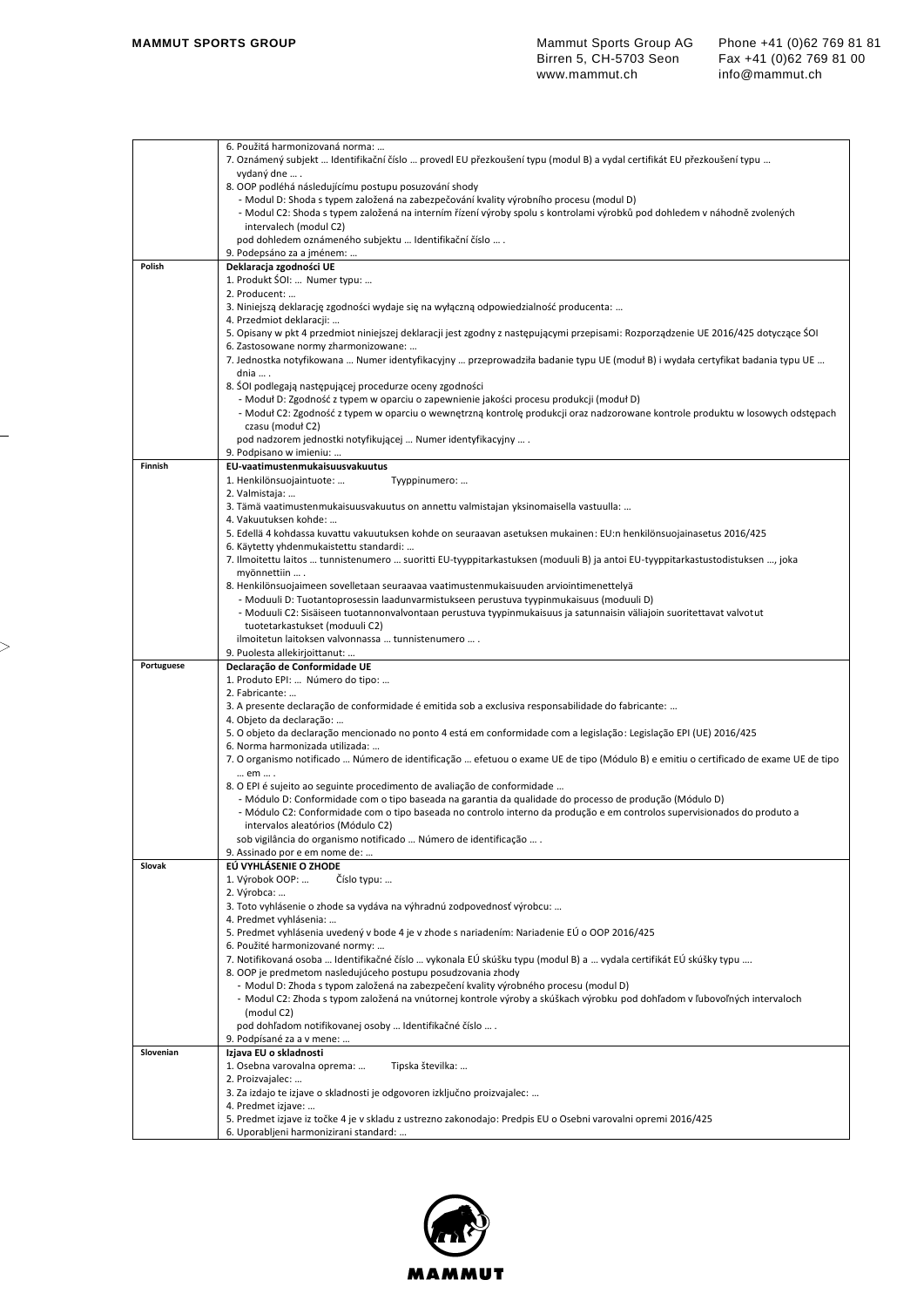|           | 7. Priglašeni organ  Identifikacijska številka  je izvedel EU pregled (modul B) ter izdal certifikat o EU pregledu tipa , izdan dne  .                                                                                      |
|-----------|-----------------------------------------------------------------------------------------------------------------------------------------------------------------------------------------------------------------------------|
|           | 8. Osebna zaščitna oprema je predmet naslednjih postopkov za ocenitev skladnosti<br>- Modul D: Skladnost s tipom na podlagi zagotavljanja kakovosti proizvodnega procesa (modul D)                                          |
|           | - Modul C2: Skladnost s tipom na podlagi notranje kontrole proizvodnje in nadzorovanih pregledov proizvoda v naključnih intervalih                                                                                          |
|           | (modul C2)                                                                                                                                                                                                                  |
|           | pod nadzorom priglašenega organa  Identifikacijska številka  .                                                                                                                                                              |
| Greek     | 9. Podpisano za in v imenu:<br>Δήλωση συμμόρφωσης ΕΕ                                                                                                                                                                        |
|           | Αριθμός τύπου:<br>1. Προϊόν ΜΑΠ:                                                                                                                                                                                            |
|           | 2. Κατασκευαστής:                                                                                                                                                                                                           |
|           | 3. Η παρούσα δήλωση συμμόρφωσης εκδίδεται με αποκλειστική ευθύνη του κατασκευαστή:                                                                                                                                          |
|           | 4. Αντικείμενο της δήλωσης:<br>5. Το αντικείμενο της δήλωσης που περιγράφεται στο σημείο 4 είναι σύμφωνο προς τον κανονισμό: Κανονισμός ΜΑΠ 2016/425 ΕΕ                                                                     |
|           | 6. Εναρμονισμένο πρότυπο που χρησιμοποιήθηκε:                                                                                                                                                                               |
|           | 7. Ο κοινοποιημένος οργανισμός … Αριθμός μητρώου … διενήργησε την εξέταση τύπου ΕΕ (Ενότητα Β) και χορήγησε το πιστοποιητικό                                                                                                |
|           | εξέτασης τύπου ΕΕ ΧΥΖ που εκδόθηκε στις                                                                                                                                                                                     |
|           | 8. Το ΜΑΠ υπόκειται στην ακόλουθη διαδικασία αξιολόγησης της συμμόρφωσης<br>- ενότητα Δ: Συμμόρφωση προς τον τύπο με βάση τη διασφάλιση της ποιότητας της διαδικασίας παραγωγής (ενότητα Δ)                                 |
|           | - ενότητα Γ2: Συμμόρφωση προς τον τύπο με βάση τον εσωτερικό έλεγχο της παραγωγής και τη δοκιμή του προϊόντος υπό εποπτεία                                                                                                  |
|           | κατά τυχαία διαστήματα (ενότητα Γ2)                                                                                                                                                                                         |
|           | υπό την εποπτεία του κοινοποιημένου οργανισμού  Αριθμός μητρώου  .                                                                                                                                                          |
| Hungarian | 9. Υπογραφή για και εξ ονόματος:<br>EU-megfelelőségi nyilatkozat                                                                                                                                                            |
|           | 1. Egyéni védőeszköz:  Típusszám:                                                                                                                                                                                           |
|           | 2. Gyártó:                                                                                                                                                                                                                  |
|           | 3. Ez a megfelelőségi nyilatkozat a gyártó kizárólagos felelősségére kerül kiadásra:                                                                                                                                        |
|           | 4. A nyilatkozat tárgya:<br>5. A nyilatkozat 4. pont szerinti tárgya megfelel az alábbi jogszabálynak: Az EU személyi védőfelszerelésekről szóló 2016/425 sz. jogszabálya                                                   |
|           | 6. A felhasznált harmonikus szabványok:                                                                                                                                                                                     |
|           | 7. A bejelentett szervezet  Azonosítószám  elvégezte az EU-típusvizsgálatot (B. modul) és  napján kiadta az  számú EU-típusvizsgálati                                                                                       |
|           | tanúsítványt.<br>8. A személyi védőfelszerelésre az alábbi megfelelőségértékelési eljárás vonatkozik                                                                                                                        |
|           | - D modul: a gyártás minőségbiztosításán alapuló típusmegfe- lelőség (D modul)                                                                                                                                              |
|           | - C2 modul: belső gyártásellenőrzésen és véletlenszerű időközönként, felügyelet mellett végzett termékellenőrzésen alapuló                                                                                                  |
|           | típusmegfelelőség (C2 modul)                                                                                                                                                                                                |
|           | A bejelentett szervezet felügyelete mellett  Azonosítószám  .<br>9. A tanúsítványt a következő nevében és megbízásából írták alá:                                                                                           |
| Romanian  | Declarația de conformitate UE                                                                                                                                                                                               |
|           | 1. Produs EIP:  Numărul tipului:                                                                                                                                                                                            |
|           | 2. Producător:                                                                                                                                                                                                              |
|           | 3. Prezenta declarație de conformitate este eliberată pe răspunderea exclusivă a producătorului:<br>4. Obiectul declarației:                                                                                                |
|           | 5. Obiectul declarației descris la punctul 4 este în conformitate cu regulamentul: Regulamentul UE privind EIP 2016/425                                                                                                     |
|           | 6. Standarde armonizate folosite:                                                                                                                                                                                           |
|           | 7. Organismul notificat  Număr de identificare  a efectuat examinarea UE de tip (modulul B) și a eliberat certificatul de examinare UE de                                                                                   |
|           | tip , eliberat la  .<br>8. EIP face obiectul următoarei proceduri de evaluare a conformității                                                                                                                               |
|           | - Modulul D: Conformitatea de tip bazată pe asigurarea calității procesului de producție (modulul D)                                                                                                                        |
|           | - Modulul C2: Conformitatea de tip bazată pe controlul intern al producției, plus verificări supravegheate ale produselor la intervale                                                                                      |
|           | aleatorii (modulul C2)<br>sub supravegherea organismului notificat  Număr de identificare  .                                                                                                                                |
|           | 9. Semnat pentru și în numele:                                                                                                                                                                                              |
| Bulgarian | Декларация за съответствие на ЕС                                                                                                                                                                                            |
|           | 1. Продукт, представляващ лично предпазно средство (ЛПС):<br>Номер на типа:                                                                                                                                                 |
|           | 2. Производител:<br>3. Настоящата декларация за съответствие е издадена под пълната отговорност на производителя:                                                                                                           |
|           | 4. Предмет на декларацията:                                                                                                                                                                                                 |
|           | 5. Предметът на декларацията, описан в точка 4, е в съответствие с регламент:                                                                                                                                               |
|           | Регламент (ЕС) 2016/425 относно личните предпазни средства<br>6. Използвани хармонизирани стандарти:                                                                                                                        |
|           | 7. Нотифициран орган  Идентификационен номер  извърши изпитване на типа на ЕС (Модул В) и издаде сертификат на ЕС за                                                                                                        |
|           | изпитване на типа АБВ, издаден на  .                                                                                                                                                                                        |
|           | 8. Личното предпазно средство подлежи на следната процедура за оценяване на съответствието                                                                                                                                  |
|           | Модул D: Съответствие с типа въз основа на осигуряване качеството на производствения процес (Модул D)<br>- Модул С2: Съответствие с типа въз основа на вътрешен производствен контрол с надзор на проверката на продукта на |
|           | случайни интервали (Модул С2)                                                                                                                                                                                               |
|           | под надзора на нотифицирания орган  Идентификационен номер  .                                                                                                                                                               |
|           | 9. Подписан за и от името на:                                                                                                                                                                                               |
| Danish    | EU-overensstemmelseserklæring<br>1. Personligt værnemiddel:<br>Typenummer:                                                                                                                                                  |
|           | 2. Fabrikant:                                                                                                                                                                                                               |
|           | 3. Denne overensstemmelseserklæring udstedes alene på fabrikantens ansvar:                                                                                                                                                  |
|           | 4. Erklæringens genstand:                                                                                                                                                                                                   |
|           | 5. Genstanden for erklæringen, der er beskrevet i punkt 4, er i overensstemmelse med forordningen:<br>EU-forordning 2016/425 om personlige værnemidler                                                                      |
|           |                                                                                                                                                                                                                             |